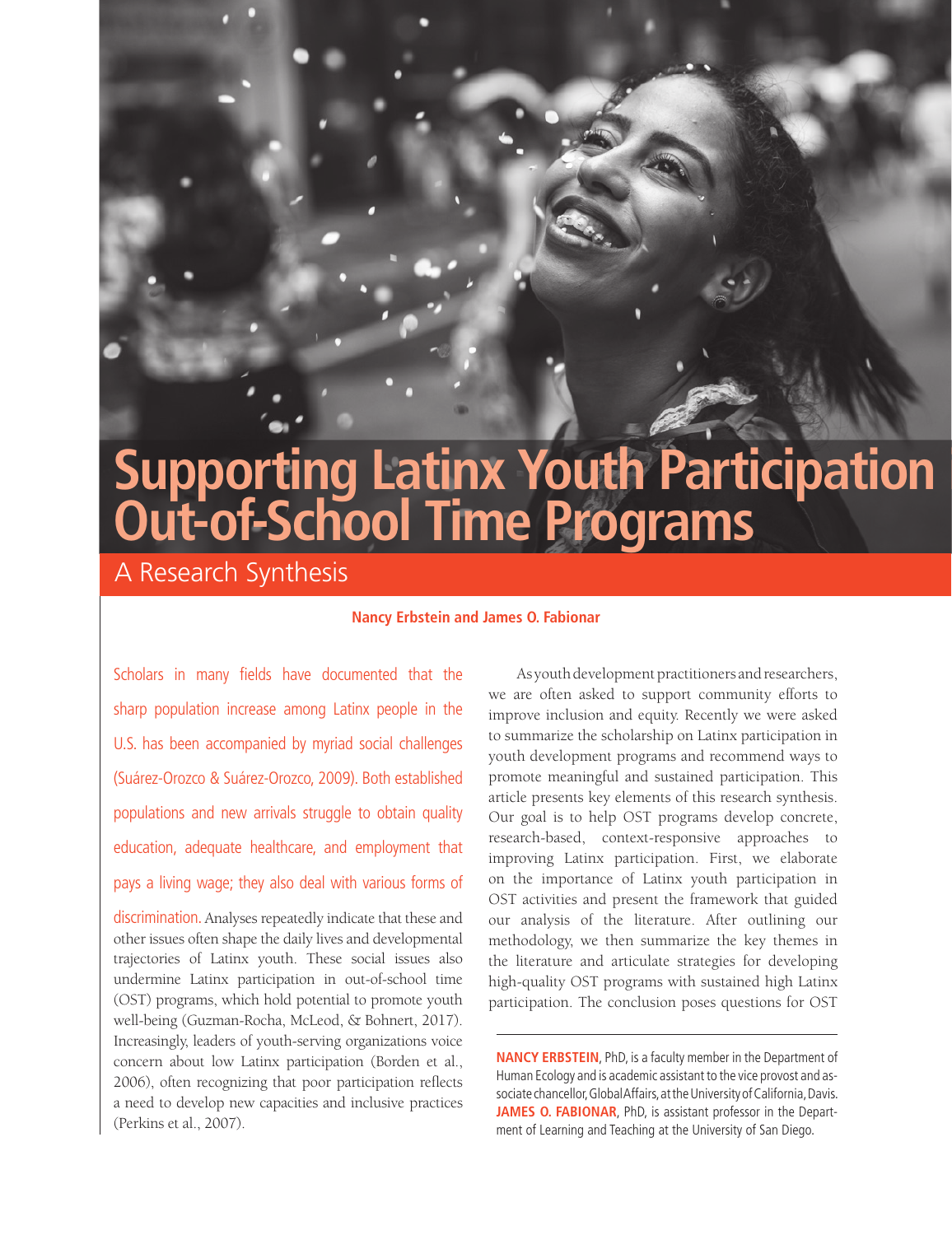practitioners to facilitate critical reflection and thoughtful planning for inclusion of Latinx youth.

## Why Latinx Participation in OST Matters

Latinx youth development is an emerging area of study. Most of the earliest empirical works we uncovered were published after 2004. Since that time, scholars have pleaded for greater attention to the needs of Latinx youth (Williams, Tolan, Durkee, Francois, & Anderson, 2012). They insist on a critical need for better engagement strategies to address not only Latinx population increases but also the structural inadequacies of public institutions to address the unique needs of Latinx youth and their families. Analyses of census data portray a generation of Latinx youth whose developmental needs are largely going unmet (Suárez-Orozco & Suárez-Orozco, 2009). Of specific concern are underresourced schools, poorly developed or nonexistent youth support infrastructures, and high incarceration rates (Borden et al., 2006; Yosso, 2005).

Adding to these concerns, reports on Latinx youth repeatedly show low participation in OST programs at a time when evidence links participation to positive developmental outcomes (Little & Harris, 2003). Programs aiming to connect with Latinx youth face many obstacles. In some

communities, a large proportion of Latinx youth are growing up with a single parent, and a significant number of families are experiencing severe poverty (Krogstad & Lopez, 2014). Latinx people are settling in areas with no established Latinx communities, raising new social challenges (Fry, 2008). Low academic achievement among one of the country's largest youth populations limits the opportunity to tap the considerable linguistic and cultural capital of these youth (Suárez-Orozco & Suárez-Orozco, 2009).

#### Research Questions and Methods

To speak to these issues, we brought together a multidisciplinary body of scholarship and practice-based literature from the fields of ethnic studies, sociology, anthropology, youth studies, and human development (Erbstein & Fabionar, 2014). This effort was sponsored by the University of California's Division of Agriculture and Natural Resources, which coordinates California's 4-H Youth Development Program, one of the state's largest OST providers. Two questions grounded our thinking:

- What OST program qualities lead to high and sustained participation rates for Latinx youth in the U.S.?
- What specific attributes of OST programs lead to positive outcomes for Latinx youth in the U.S.?



Note. Adapted from National Research Council & Institute of Medicine (2002)

# **Figure 1. Conceptual Framework**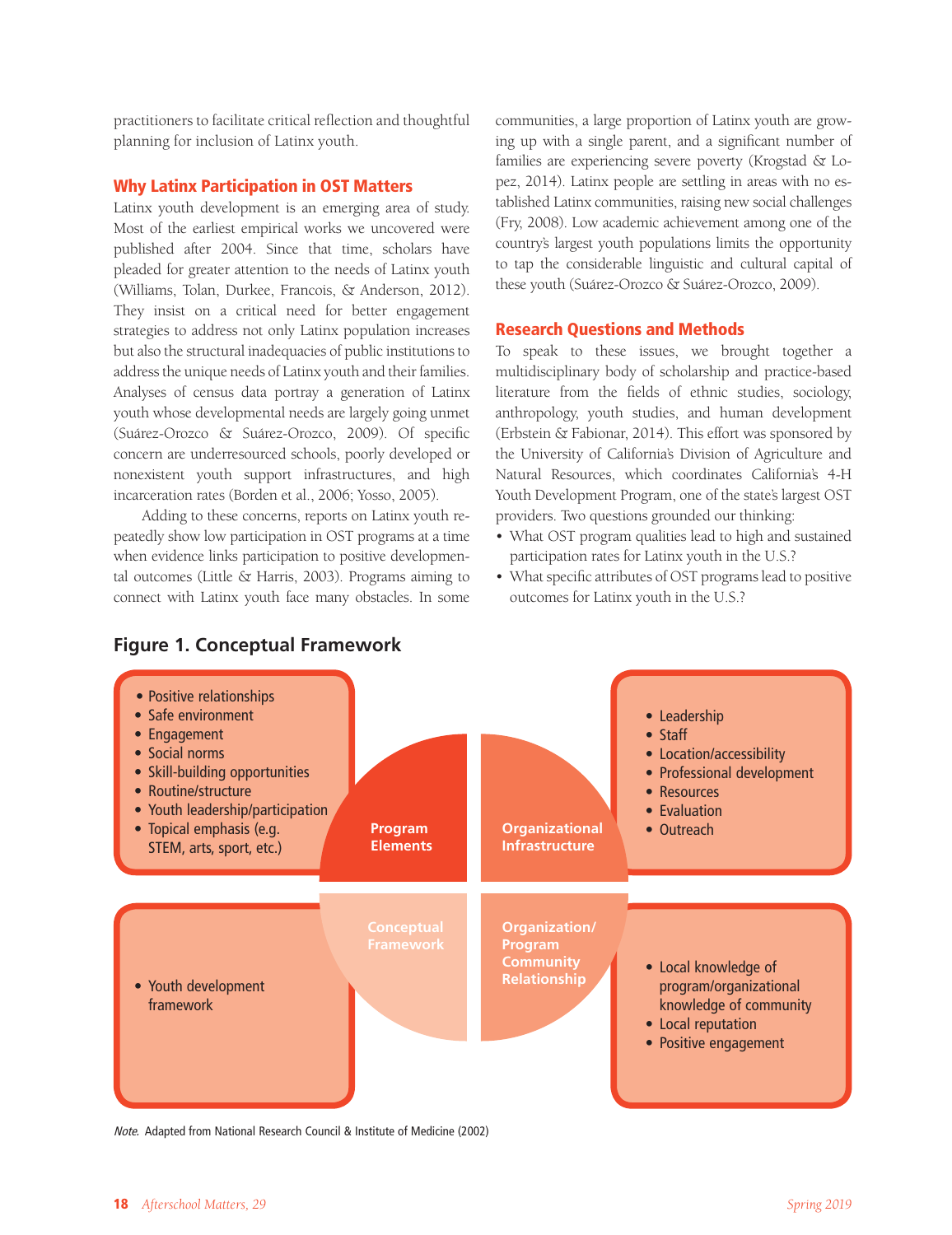We anchored our analysis of the literature in an understanding of high-quality OST programs centered on the four intersecting elements shown in Figure 1: the underlying conceptual framework; core program elements; organizational and programmatic infrastructure; and the relationships between the program and the communities, families, and youth it serves.

To find relevant research, we conducted an exhaustive review of the literature generated by searches for the terms *youth development, program,* and *Latino* or *Hispanic*. Materials included peer-reviewed empirical studies and conceptual articles found through ProQuest Dissertation and Theses, Social Science Citation Index, and Scopus. In addition, we sought policy and research reports in practitioner-oriented research and evaluation repositories. We narrowed the list of sources to 114 by selecting only pieces that focused on positive youth development programs that successfully serve Latinx youth.

## Key Findings in the Literature

We identified five intersecting themes in the literature that are directly relevant to the four dimensions as illustrated in Figure 2.

## Extended Understandings of Youth Development

Scholars argue that the structural and cultural challenges Latinx youth often face are not adequately addressed in widely used models of youth development (Rodriguez & Morrobel, 2004). These challenges include cultural dimensions of immigration, immigration status, language, discrimination, and poverty; Latinx youth also often must navigate new social, cultural, and institutional contexts (Dorner, Orellana, & Jiménez, 2008; Easter & Refki, 2004; Valladares & Ramos, 2011). Scholars argue that positive youth development research should attend to racial and ethnic identity as a central element of adolescent development (Williams et al, 2012). Studies of Latinx adolescents focus on the effects of structural factors; underscore variation in experiences depending on whether Latinx youth were born in the U.S. or arrived recently; and highlight the ways in which relationships among family, extended family, and ethnic community often shape development in ways that differ from those of the dominant culture (Borden et al., 2006; Dorner et al., 2008; Schofield et al., 2012). Youth development policies, programs, and practices that effectively serve Latinx youth attend to the specifics of the young people's experience; programs that assume dominant cultural norms can produce inadequate and unsupportive environments (Borden et al., 2006).



# **Figure 2. Strategies for Latinx Participation**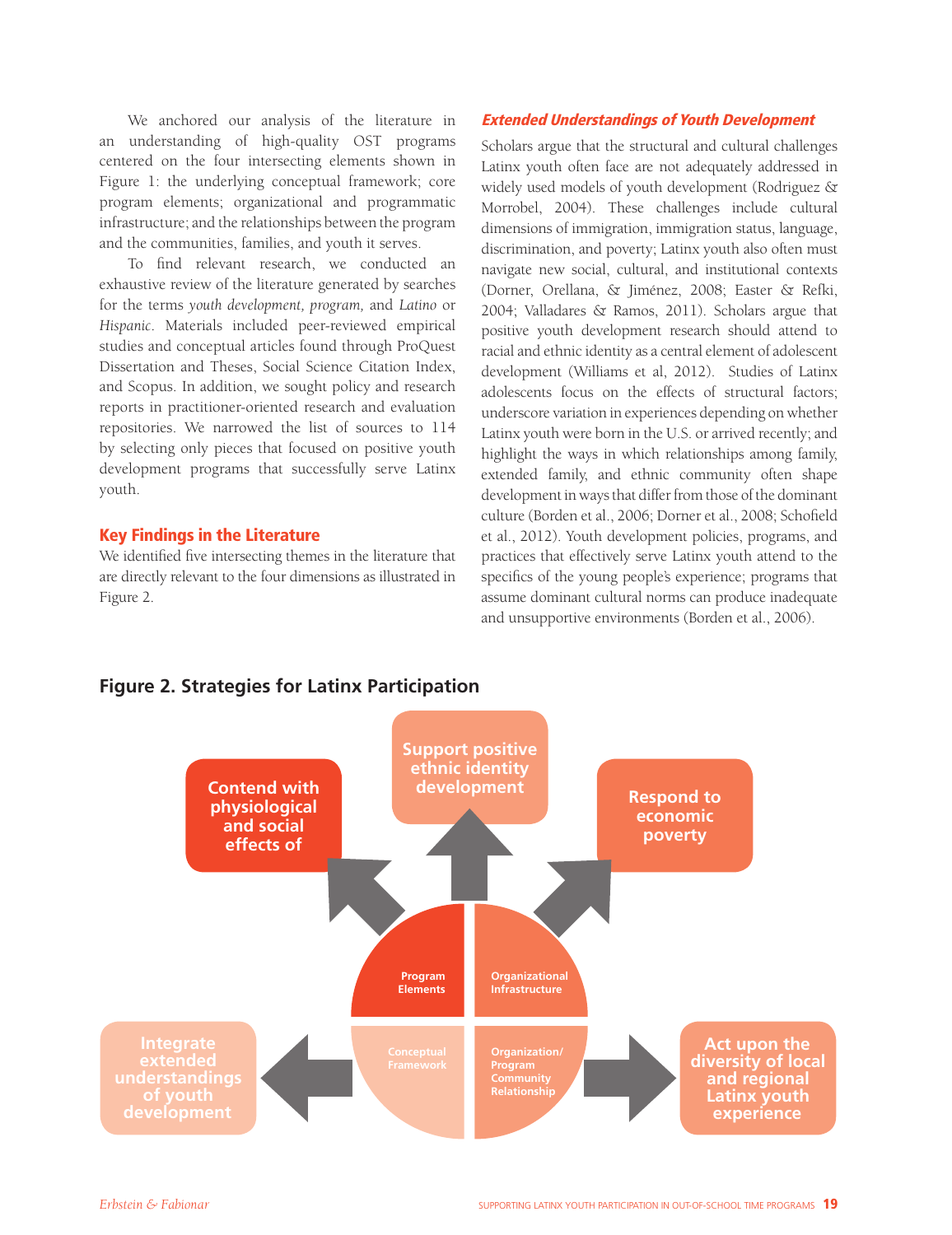## Physiological and Social Effects of Discrimination

Latinx youth, it is repeatedly argued, face individual, organizational, and societal forms of discrimination based on race, language and culture, national or indigenous group background, immigration status, and economic poverty (Edwards & Romero, 2008). Building on early work on the experiences of Black youth and more recent work with Latinx populations, researchers emphasize addressing the effects of discrimination (Fisher, Wallace, & Fenton, 2000; Lee & Ahn, 2012). Some also draw attention to experiences of intra-ethnic discrimination within Latinx communities based on race, nationality, or indigenous group (Oaxacalifornian Reporting Team, 2013).

Studies on Latinx youth and discrimination focus on such issues as young people's experiences of discrimination, the relationship between discrimination and stress, the relationship between discrimination and educational and physical and mental health outcomes, and protective factors (Córdova & Cervantes, 2010; Edwards & Romero, 2008). Scholars also draw attention to intersecting aspects of identity in relationship to discrimination. For example, LGBT youth of color are especially vulnerable to discrimination, which leads to high-risk behaviors such as substance abuse and suicide attempts (Russell, Driscoll, & Troung, 2002). Together, these studies highlight the need for youth development programming to directly support eliminating individual and structural discrimination while enabling young people to contend with its effects.

# Positive Ethnic Identity **Development**

Though scholars have long studied adolescent identity development, they have more recently turned their attention to the role of racial and ethnic identity in healthy youth development and positive youth development programs (Swanson et al., 2003; Williams, Tolan, Aiyer, & Durkee, 2013). They argue that positive racial and ethnic identity is an important protective factor

(Acevedo-Polakovich, Chavez-Corell, & Umaña-Taylor, 2014; Rivas-Drake et al., 2014; Williams et al., 2012) that should be cultivated.

Scholars of Latinx youth development discuss various approaches to fostering positive ethnic identity but share a strong critique of "colorblind" orientations. Some focus on having pride in one's heritage (Eater & Refki, 2004), learning racial and ethnic group histories, and participating in cultural activities. Others recognize the power of ethnic traditions and deep-rooted connections to ancestors as a foundation for healing and growth (National Latino Fatherhood and Families Institute, 2012). Another strand seeks opportunities to redress social inequality. This approach helps youth to analyze critically how Latinx people are situated in society by bringing together historical and political knowledge and local advocacy to foster individual and collective agency (Ginwright & Cammarota, 2007). All of these strategies help Latinx young people learn not only about themselves but also about others in order to facilitate development of relationships across racial and ethnic lines; evidence suggests that such relationships are another important protective factor (Graham, Munniksma, & Juvonen, 2014).

#### Economic Poverty

Much of the research we reviewed expresses concern about the effects of economic poverty on Latinx youth development and program participation. In California, for instance, over 25 percent of Latinx youth ages 12–17 are growing up in families with annual earnings below the federal poverty line (Erbstein, Greenfield, & Geraghty, 2013). Three interrelated factors in economic poverty are immigration, labor, and community opportunity.

#### Immigration

Some U.S. Latinx families were never immigrants, particularly those in the portion of the Southwest that was

> once Mexico. Furthermore, the majority of Latinx children were born in the U.S. (Krogstad & Lopez, 2014). Still, immigration patterns remain an important factor in Latinx poverty. Among Latinx youth, 33.8 percent are immigrants, 36.9 percent are U.S.-born children of immigrants, and 29.3 percent are at least third generation (Kochhar, 2009). Much of this immigration is tied to global market conditions. Suárez-Orozco and Suárez-Orozco

(2009) observe that rapid economic expansion in the 1990s brought an influx of newcomers. Some immigrants leave their home countries to escape violence with roots in the U.S. and global drug market. Many are poor and have little or no formal education (Suárez-Orozco & Suárez-Orozco, 2009).

Scholars of Latinx youth development discuss various approaches to fostering positive ethnic identity but share a strong critique of "colorblind" orientations.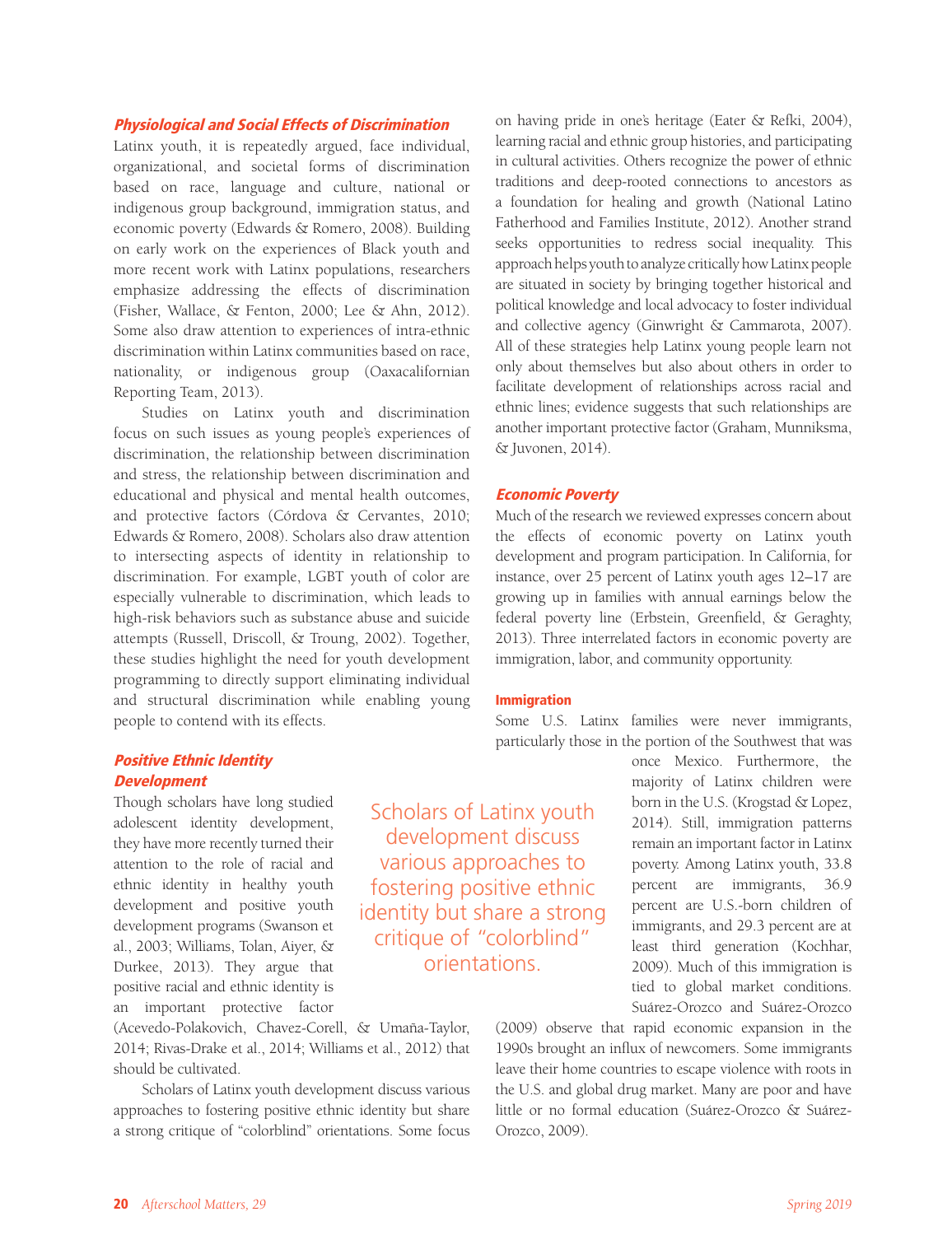#### Labor

Many Latinx people work in low-paying, low-skilled positions in agriculture, service industries, and building trades (Duncan, Hotz, & Trejo, 2006). Such low-paying, unstable jobs can significantly affect families. Members may be separated for weeks or months at a time. Young people may be left with extended families or friends, or they may be uprooted periodically as their parents seek new work. Additionally, 51 percent of Latinx youth are growing up in single-parent households (Lopez & Velasco, 2011), where they are likely to have little supervision. Some young people work to support their families or take on household responsibilities such as cooking, cleaning, and caring for children and elders (Dorner et al., 2008).

#### Community Opportunity

Latinx families are found in virtually every type of community: rural, urban, and suburban. Increasingly they live in areas that have not historically had large Latinx populations. However, many Latinx children and youth grow up in violence-prone low-income areas with limited access to public services and youth development programs. Where youth programs do exist, lack of discretionary funds, transportation difficulties, intensive and unpredictable parent work schedules, responsibilities to help out at home, and the stigma of economic poverty can all constrain participation by Latinx youth.

## Diversity of Latinx Youth Experiences

Latinx youth are a highly diverse population. In any given place, the Latinx population may include people from substantially different economic, national, and ethnic backgrounds. The sizes of Latinx populations vary, as do the extent to which Latinx people comprise the full population or are one of several ethnic groups. Latinx people may be long-term residents who are fully incorporated into the community, or they may be at the periphery of dominant social, civic, and economic networks. In other places, they are in motion: moving in to seek opportunity or moving out because of gentrification. In one locality, different Latinx subpopulations can occupy varying social, spatial, economic, and political niches.

How Latinx youth understand their identities, the challenges they face, and the resources they have must therefore be understood in relation to specific local and regional contexts. Specific knowledge of local and regional Latinx communities is necessary to create responsive youth development programs (Erbstein, 2013; Hobbs & Sawer, 2009).

# Strategies for Latinx Participation in High-Quality OST Programs

These five themes have important implications for OST program practices. Most of the practices cited in scholarship on Latinx youth development emerge in programs that focus on improving the social and political situation of local Latinx people. Youth organizing, youthled participatory action research, community health advocacy, and media- and arts-based empowerment strategies aim to build on young people's assets and amplify their voices so they can improve community conditions. Youth are often positioned as leaders, researchers, and partners with adults; they are tasked with helping to develop and facilitate activities, guide organizations, and represent their communities.

# Integrating Extended Understanding of Youth **Development**

Mainstream youth development frameworks tend to reflect White, middle-class norms (Dorner et al., 2008; Fredricks & Simpkins, 2012). These frameworks may ignore or underplay the role of culture and ethnicity in development (Rodriguez & Morrobel, 2004). They do not differentiate, for instance, between the unique developmental experiences of low socioeconomic status Latinx youth and middle-class White youth.

Building culturally nuanced programs requires understanding the experiences of Latinx youth within their structural contexts. Immigrant and low-income youth, for example, are often situated in institutions and systems differently from middle-class young people. Immigrant youth are also more likely to focus on figuring out how to be bicultural<sup>1</sup> than on differentiating themselves from their family (Dorner et al., 2008).

This intersection of structural conditions, cultural characteristics, and youth development reveals a critical need for program leaders and staff to investigate their own views about youth development and youth and family engagement. They must explore their own assumptions about these processes, identify the personal experiences and cultural contexts that shape these views, and reflect on how these ideas influence practice in ways that might or might not serve Latinx youth and families. These steps can

<sup>1</sup> Scholars tend to use the terms *bicultural* and *bilingual* to signify the cultural and linguistic realities of Latinx youth, even though the social contexts of Latinx youth are often multicultural and multilingual.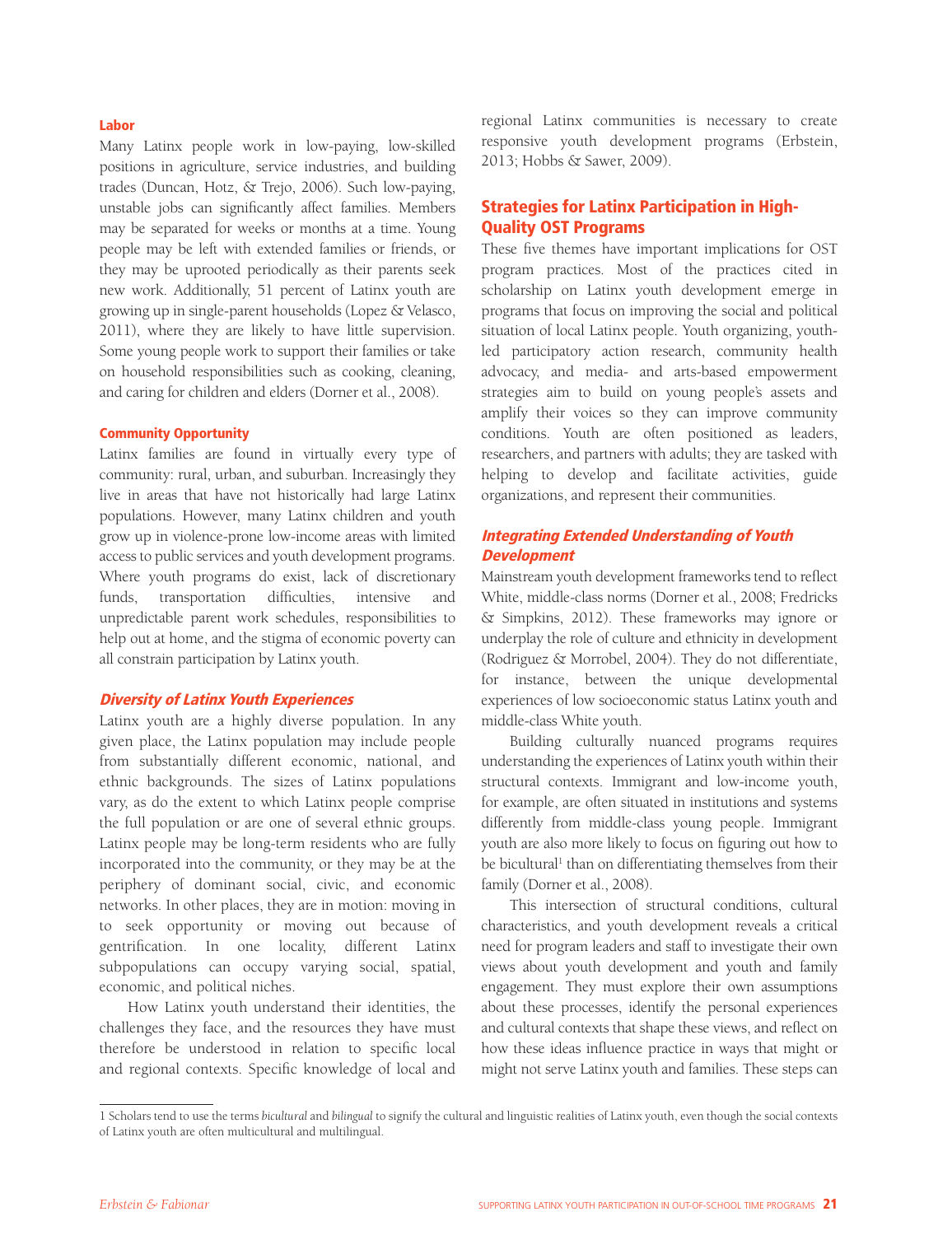broaden the prevailing models of development, humanize Latinx young people, and support practices that affirm and build on the young people's experiences.

Many OST settings center their work in the developmental experiences of Latinx youth. Often they are located in organizations that strategically integrate Latinx youth, families, and community leaders into program design, implementation, and evaluation (Borden et al., 2006). Bellanova's (2008) ethnography of RISEN, a faithbased community program, describes how community members and youth help to design and implement TeenSpace, a youth center to serve the community's predominantly Latinx population. Positioning Latinx youth and adults as leaders not only taps the resources these stakeholders bring to the table but also helps organization leaders learn how the development of local Latinx youth differs from that of middle-class White youth.

# Contending with Physiological and Social Effects of Discrimination

The fiscal realities of many Latinx families limit access to supports that are often assumed to be available to all youth, such as food, clothing, transportation, internet access, discretionary funds, and enrichment opportunities. Furthermore, continuous exposure to stressful demands

> At minimum, effective youth development programs avoid exacerbating stress based on young people's ethnic and economic backgrounds. At best, they build the capacity of Latinx youth to navigate and alleviate these stresses.

about one's ethnicity, race, language, and physical appearance hinder the establishment of a healthy sense of self, culture, and community (Córdova & Cervantes, 2010). At minimum, effective youth development programs avoid exacerbating stress based on young people's ethnic and economic backgrounds. At best, they build the capacity of Latinx youth to navigate and alleviate these stresses.

One program that provided this kind of social support was a participatory action research project facilitated by the Center for Collaborative Research for an

Equitable California (2013) at the University of California Santa Cruz. The project involved young people in the California Central Valley whose families came from Oaxaca, Mexico, to provide migrant labor. In supportive youth-adult partnerships, participants explored how young adults in this community become involved in civic life. Central to the investigation were questions about the unique cultural and linguistic situation of Oaxacan youth,

who navigate indigenous Oaxacan, Mexican, Mexican-American, and other American cultures. Many of these young people are bilingual or trilingual, speaking an indigenous language at home, Spanish with friends, and English in school (Oaxacalifornian Reporting Team, 2013). Programs like this one provide a safe space where youth can develop their identity and understand challenges including discrimination and complex ethnic dynamics that impede civic participation and social mobility.

## Supporting Positive Ethnic Identity Development

Recent scholarship argues that racial and ethnic identity is a central aspect of healthy youth development rather than a "special topic" (Williams et al., 2012). Growing evidence suggests that positive racial and ethnic identity is a protective factor (Rivas-Drake et al., 2014) associated with a wide range of healthy youth outcomes, including general physical and mental health (Ai, Aisenberg, Weiss, & Salazar, 2014), avoidance of substance use (Unger, 2014), school persistence (Davalos, Chavez, & Guardiola, 1999), resilience in the face of race-related (Greene, Way, & Pahl, 2006; Umaña-Taylor, Wong, Gonzales, & Dumka, 2012) and other (Williams et al., 2013) stresses, and other developmental assets (Acevedo-Polakovich et al., 2014; Williams, Anderson, Francois, Hussain, & Tolan, 2014).

> Adolescence is an important period in which young people make meaning of their ethnic and racial group membership (Rew, Arheart, Johnson, & Spoden, 2015; Rivas-Drake et al., 2014). Latinx youth benefit from settings that understand and support their unique cultural and linguistic heritage and help them deal with the challenges and opportunities of navigating more than one language and culture (Hobbs & Sawer, 2009). Researchers encourage youth workers to move away from approaches that emphasize assimilation and toward practices that support *acculturation*,

or awareness of ongoing negotiation among cultures and languages (Dorner et al., 2008). Programs for youth from multiple ethnic and cultural backgrounds can promote cultural sharing, build relationships around common challenges, and offer advocacy for resisting anti-immigrant attitudes (Easter & Refki, 2004).

These approaches engage Latinx youth by reflecting the complex processes that shape their developmental realities.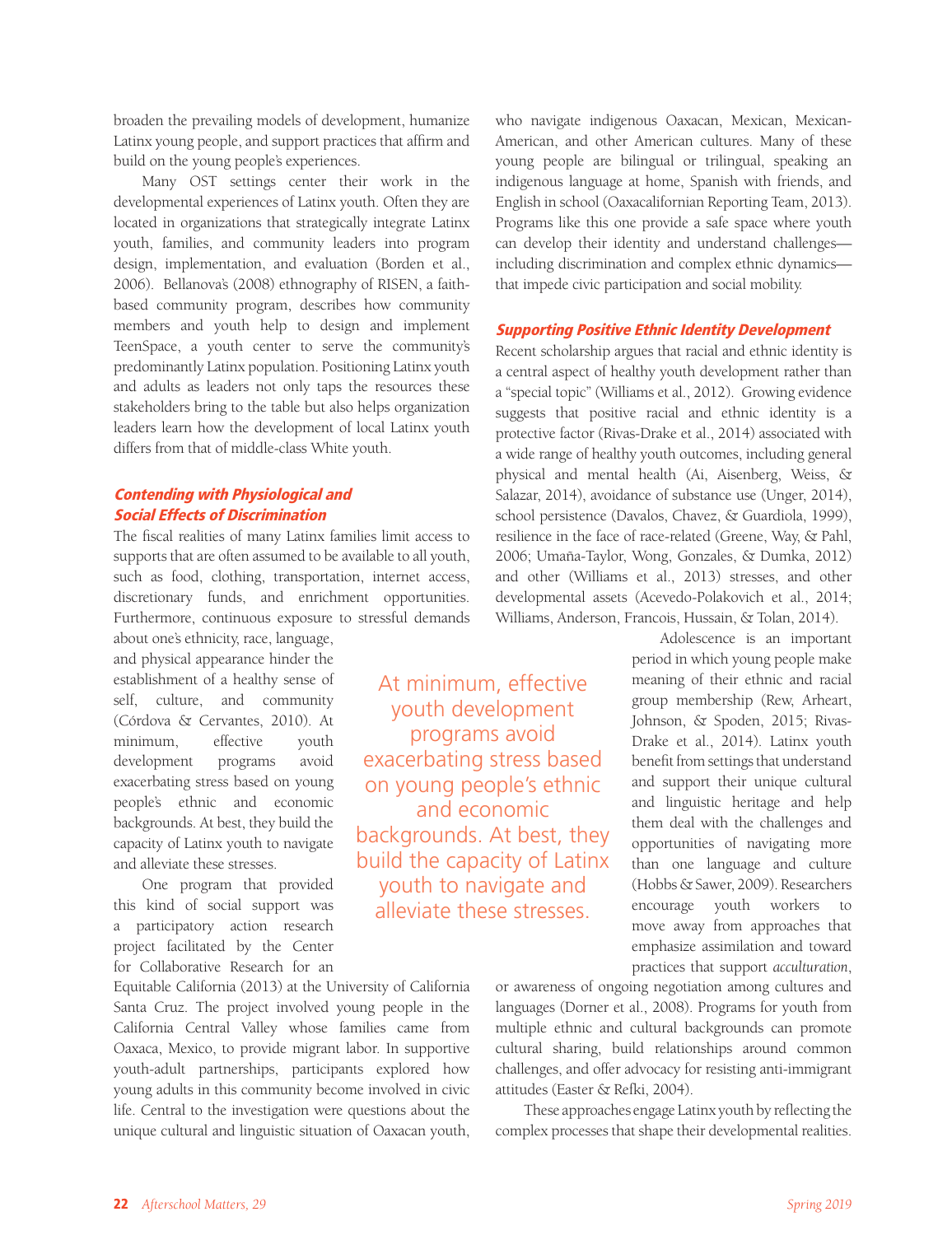Many Latinx young people, particularly immigrants and children of immigrants, face the challenges of bridging their home culture and language with the dominant culture and language. This work is often a source of tension for children who are navigating cultural terrain that is unfamiliar to their parents (Dorner et al., 2008). Youth development staff who are bicultural and bilingual can help bridge generational gaps between youth and their parents. When bicultural staff are not available, program leaders should ensure that staff members value bilingualism and biculturalism and have experience working with youth in ways that reflect these dimensions of who they are.

Programs that cultivate positive ethnic identity generally involve one or more of four approaches: fostering cultural pride by sharing the ethnic group's histories and participating in cultural artistic expressions such as music, dance, and theater (Flores-González, Rodríguez, & Rodríguez-Muñiz, 2006); developing positive identity through civic participation and social justice activism (Ginwright & Cammarota, 2007); providing opportunities that support bicultural and bilingual identity (Hobbs & Sawer, 2009); and engaging youth in activities to support healthy relationships within and outside their own ethnic and racial groups. Vyas, Landry, Schnider, Rojas, and Wood (2012) promote a combination of these strategies, urging programs to tap into Latinx youths' language skills and knowledge of text messaging and social media to bring important messages to community members. This approach positions Latinx youth as advocates because of their language and technology skills and their connection to, concern for, and cultural knowledge of their communities.

These scholars typically do not argue for separate or segregated youth programs. Instead, they make the case that a strong local infrastructure for healthy Latinx youth development provides a variety of options, including not only activities related to specific racial and ethnic groups but also activities that engage youth from multiple racial and ethnic backgrounds. Regardless of their topical focus, organizations that celebrate and reinforce Latinx youths' cultural and linguistic heritage are more likely to make those youth feel welcome.

For example, Watkins, Larson, and Sullivan (2007) provide a case study of a youth organizing program in which participants developed relationships with individuals who did not share such characteristics as ethnicity, socioeconomic status, religion, and sexual orientation. This experience altered attitudes and behaviors among the primarily Latinx and African American members. Participants developed an understanding of and appreciation for peers of different backgrounds in

three stages. The first stage involved building relationships with people from groups outside their own by working together on community organizing projects. The second stage was learning both from informal peer interactions that helped participants overcome media stereotypes and from structured activities facilitated by program staff about injustices experienced by other groups. In the third stage, members began to incorporate the insights of the first two stages into their behavior by showing increased sensitivity to diversity and a commitment to social justice and social action (Watkins et al., 2007).

## Responding to Economic Poverty

The stigma associated with poverty and the disproportional distribution of poverty among racial and ethnic groups mean that poverty, social status, and race and ethnicity are closely intertwined. Social stratification based on race or ethnicity and class is reinforced by discrimination that may be overt or covert and individual, organizational, or institutional. Latinx youth may contend with discrimination not only from non-Latinx people but also from Latinx people who differ from them by immigration status, race, nation, or indigenous origin. Concern about potential and actual unfair treatment, as well as acculturation and immigration, cause stress (American Psychological Association, 2016; Dillon, De La Rosa, & Ibañez, 2013; Yoshikawa, Suárez-Orozco, & Gonzalez, 2017). Scholars of Latinx youth development therefore investigate how discrimination and stress affect youth development. They emphasize taking a critical perspective on the historical forces and mechanisms that produce social inequality based on wealth, status, culture, and race and ethnicity (Fisher et al., 2000; Ginwright & Cammarota, 2007).

One of many examples of OST programs that offer full access to all young people regardless of socioeconomic status is Batey Urbano, a youth-led cultural space in a predominantly low-income Puerto Rican area of Chicago. The program builds on young people's identities, concern for social equality, and interest in and knowledge of hip-hop (Flores-González et al., 2006). Hip-hop art forms engage youth in critical dialogue about their personal challenges and about the global economic and political forces that shape their struggles and those of other groups. Building on work by Ginwright and Cammarota (2007), the Batey Urbano researchers posit that healthy transformation stems in part from recognizing the role of power and privilege in societies, including the conditions that shape poverty among minority groups (Flores-González et al., 2006).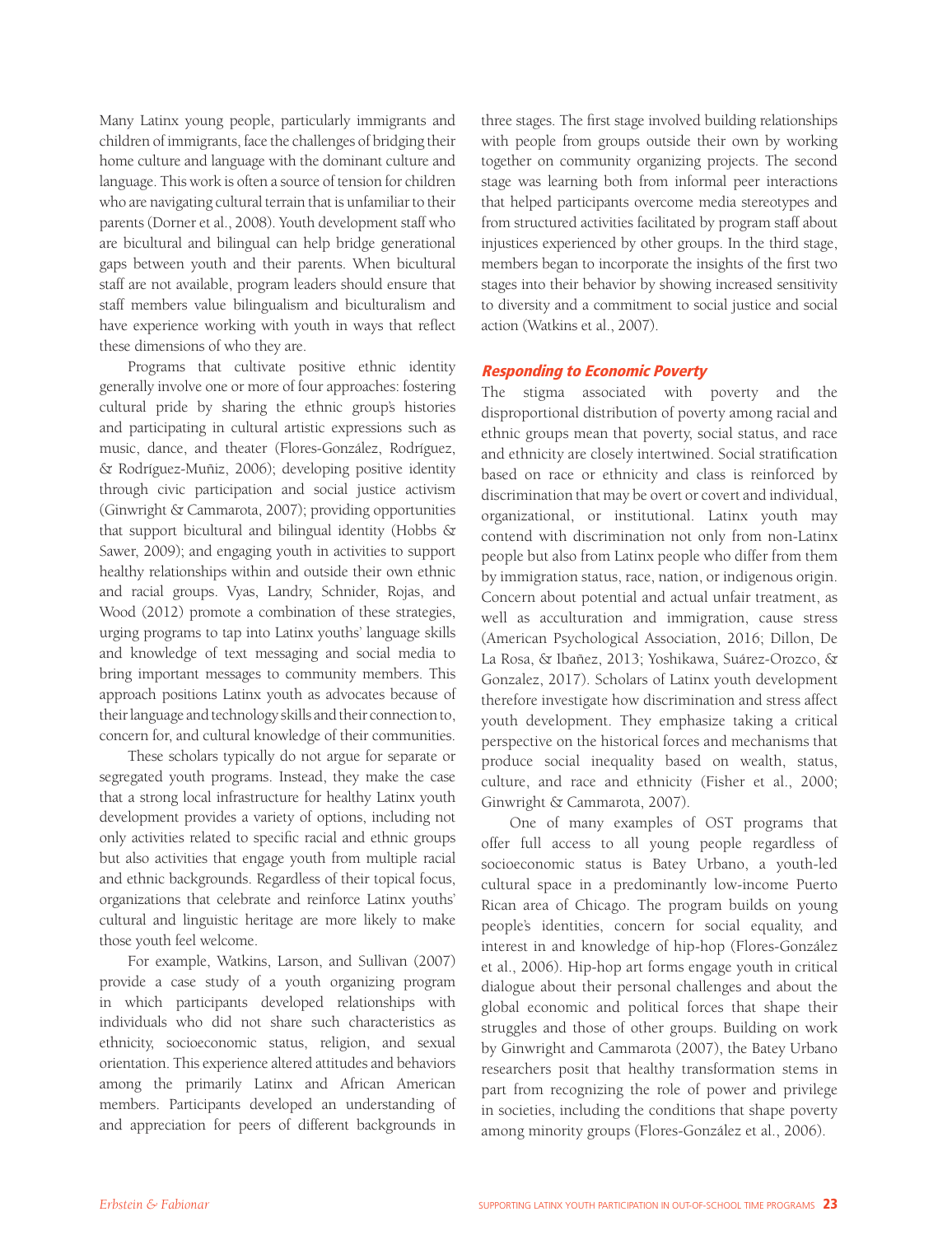# Acting on the Diversity of the Latinx Youth Experience

Cultivating partnerships and networks in the Latinx community is critical to tapping the unique assets of

Latinx youth (Gonzales, 2010; Hampton, 2010; Suárez-Orozco & Suárez-Orozco, 2009). Developing trusting relationships with families and community leaders is a primary strategy for building these connections. Program staff and leaders can begin to build trust by demonstrating interest in and understanding of local Latinx diversity, particularly the histories of various subgroups and the circumstances that shape their patterns of social interaction. Taking stock of the local

community includes gathering facts about residents' countries of origin, educational levels, languages, immigration status, livelihoods, and formal and informal institutions and networks (Gonzalez, 2010; Hobbs & Sawer, 2009; Raffaelli, Carlo, Carranza, & Gonzalez-Kruger, 2005; Román, 1997). This context provides insight into how ethnicity shapes youth development locally and into ways to tailor programs to address demographic differences and promote engagement among stakeholders (Rodriguez & Morrobel, 2004).

Developmental frameworks must account for ethnic diversity and experience in order to engender practices that facilitate youth resilience. Culture, with its ability to evolve and adapt, offers a powerful source of strength and knowledge. In addition, youth who grow up in challenging environments develop skills and knowledge that are often overlooked by youth workers. Tara Yosso (2005) argues that a history of resistance to oppressive conditions is an important source of energy, inspiration, and insight for racial and ethnic minority communities. Programs that validate and build on these capacities are well positioned to attract, tap, and serve Latinx youth and their communities.

Ricardo Stanton-Salazar and Stephanie Spina (2003) explored the networking patterns of Mexican-origin adolescents in San Diego, California, to distill methods for accessing opportunity in the face of poverty, racial segregation, and lack of funding for youth-serving institutions. The scholars posit that youth who "make it" often do so because of assistance from nonfamilial adult mentors who support positive racial and ethnic identity

Tara Yosso (2005) argues that a history of resistance to oppressive conditions is an important source of energy, inspiration, and insight for racial and ethnic minority communities.

development. Based on subsequent analysis, Stanton-Salazar (2011) concludes that such empowerment agents with strong cultural capacities must be positioned as mentors and leaders to transform youth outcomes.

# Guiding Principles and Key Questions for Organizations

Given the diversity of Latinx communities, there is no single formula for engaging Latinx youth. However, the analyses and strategies we found in our literature review suggest a set of guiding principles for youth-serving organizations. Each principle has relevance to each component of OST programs in our conceptual framework: program elements, organizational structure, youth development frameworks,

and community relations. To provide high-quality programming that engages Latinx youth, program leaders should:

- Cultivate intentionality toward serving Latinx youth and a foundation of care
- Learn about local and regional Latinx communities
- Ensure that their programs reflect local Latinx youth and family experiences, interests, and resources
- Support positive racial and ethnic identity development
- Address the effects of both outside and within-group discrimination
- Tailor outreach and programs to regional economic, language, and immigration patterns
- Engage Latinx community members in designing, implementing, and assessing programs

Leaders must evaluate their engagement strategies in the context of their community and region. The following questions, distilled from our research synthesis, can assist leaders to tailor their policies and practice to the unique needs of the Latinx youth in their area.

- **What is the history of the local Latinx populations?**  History provides context for social and cultural dynamics that affect OST participation. How long, for instance, have Latinx people lived here? Have there been waves of newcomers and, if so, from where and why have they come?
- **What resources exist in the Latinx community?**  Community assets can support strong ties to Latinx youth. What leaders, formal and informal networks, places of social and cultural significance, and sites of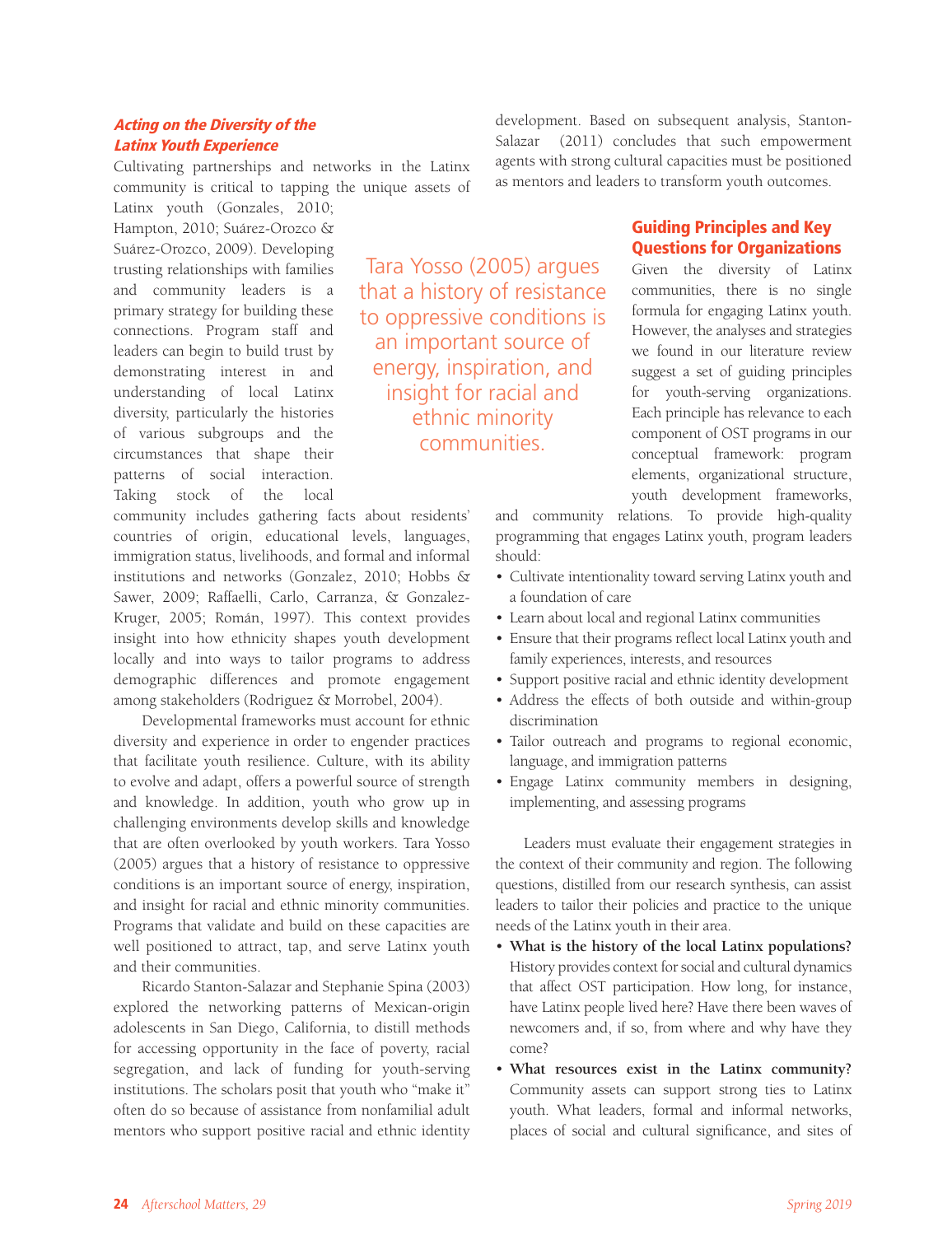political engagement can help OST program leaders tailor youth supports?

- **What is the regional economic landscape, and how are Latinx people positioned in it?** An understanding of the work Latinx people are doing helps program leaders understand when and how parents and caretakers can contribute to OST programming. These conditions also affect the extent to which families support their children's participation.
- **What is the social climate of the region and community?** The degree of racial and ethnic diversity, the national and regional origins of the Latinx population, and the tensions within and among racial and ethnic groups can all affect youth engagement. What are the patterns of distribution of power and resources? How do these realities affect where people feel safe and unsafe?
- **How are organization and program staff connected to or disconnected from the Latinx community?**  Organizations need to build trusting relationships with Latinx youth, families, and community leaders. Hiring and training culturally competent staff is one step; developing local partnerships is another. To what extent does the program build on the interests, needs, and resources of local Latinx youth and families?

Asking these questions and following these guiding principles will take time, commitment, patience tempered by a sense of urgency, resources, and, above all, openness to input from diverse local Latinx community members. The payoff for this hard work is high-quality OST programming that fully engages Latinx youth.

#### **References**

Acevedo-Polakovich, I. D., Chavez-Corell, S., & Umaña-Taylor, A. J. (2014). U.S. Latinas/os' ethnic identity: Context, methodological approaches, and considerations across the life span. *Counseling Psychologist, 42*(2), 154–169.

Ai, A., Aisenberg, E., Weiss, S. L., & Salazar, D. (2014). Racial/ethnic identity and subjective physical and mental health of Latino Americans: An asset within? *American Journal of Community Psychology, 2014*(53),173–184.

American Psychological Association. (2016). *Fact sheet: Health disparities and stress*. Retrieved from http://apa.org/ topics/health-disparities/fact-sheet-stress.aspx

Bellanova, T. (2008). *Case study of a faith-based youth development program serving Latino youth.* Unpublished dissertation. Retrieved from https://search.proquest.com/ docview/304651567/abstract

Borden, L. M., Perkins, D. F., Villarruel, F. A., Carleton-Hug, A., Stone, M. R., & Keith, J. G. (2006). Challenges and opportunities to Latino youth development: Increasing meaningful participation in youth development programs. *Hispanic Journal of Behavioral Sciences, 28*(2), 187–208.

Córdova, D., Jr., & Cervantes, R. C. (2010). Intergroup and within-group perceived discrimination among U.S. born and foreign-born Latino youth. *Hispanic Journal of Behavioral Sciences, 32*(2), 259–274.

Davalos, D. B., Chavez, E. L., & Guardiola, R. J. (1999). The effects of extracurricular activity, ethnic identification, and perception of school on student dropout rates. *Hispanic Journal of Behavioral Sciences, 21*(1), 61–77.

Dillon, F. R., De La Rosa, M., & Ibañez, G. E.(2013). Acculturative stress and diminishing family cohesion among recent Latino immigrants*. Journal of Immigrant and Minority Health, 15*(3), 484–491.

Dorner, L. M., Orellana, M. F., & Jiménez, R. (2008). "It's one of those things that you do to help the family": Language brokering in the development of immigrant adolescents. *Journal of Adolescent Research, 23*(5), 515– 543.

Duncan, B., Hotz, J. V., & Trejo, S. J. (2006). Hispanics in the U.S. labor market. In M. Tienda & F. Mitchell (Eds.), *Hispanics and the Future of America.* Washington, DC: National Academies Press. Retrieved from https://www. ncbi.nlm.nih.gov/books/NBK19908

Easter, M., & Refki, D. (2004, December). *Creating successful programs for immigrant youth.* Retrieved from http://www.actforyouth.net/resources/pm/pm\_ creatingsuccess\_1204.pdf

Edwards, L. M., & Romero, A. J. (2008). Coping with discrimination among Mexican descent adolescents. *Hispanic Journal of Behavioral Sciences, 30*(1), 24–39.

Erbstein, N. (2013). Engaging underrepresented youth populations in community youth development: Tapping social capital as a critical resource. *New Directions for Youth Development, 2013*(138), 109–124.

Erbstein, N., Greenfield, T. & Geraghty, E. (2013). *Putting youth on the map equity analyses.* Retrieved on August 8, 2014, from http://mapserver2.vestra.com/demo/ ucdmappingregionalchange/youth/equity-analyses.html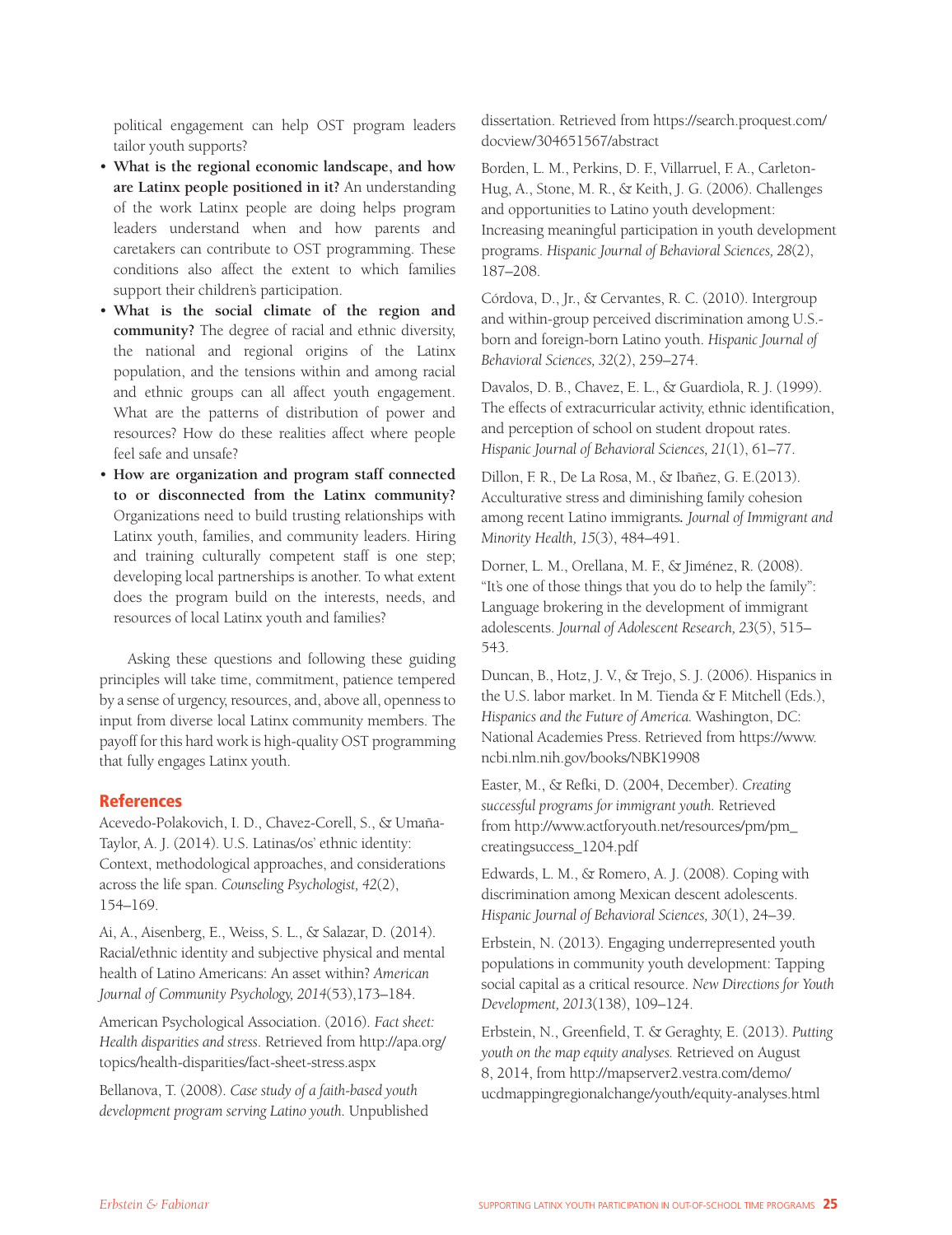Erbstein, N., & Fabionar, J. (2014, September 24). *Latin@ participation in youth development programs.* University of California Division of Agriculture and Natural Resources. Retrieved from http://cesantaclara.ucanr.edu/files/261436.pdf

Fisher, C. B., Wallace, S. A., & Fenton, R. E. (2000). Discrimination distress during adolescence. *Journal of Youth and Adolescence, 29*(6), 679–695.

Flores-González, N., Rodríguez, M., & Rodríguez-Muñiz, M. (2006). From hip hop to humanization: Batey Urbano as a space for Latino youth culture and community action. In P. Noguera, J. Cammarota, & S. Ginwright (Eds.), *Beyond resistance! Youth activism and community change* (pp. 175–196). New York, NY: Routledge.

Fredricks, J. A., &. Simpkins, S. D. (2012). Promoting positive youth development through organized afterschool activities: Taking a closer look at participation of ethnic minority youth. *Child Development Perspectives, 6*(3), 280–287.

Fry, R. (2008). *Latino settlement in the new century*. Washington, DC: Pew Hispanic Center.

Ginwright, S., & Cammarota, J. (2007). Youth activism in the urban community: Learning critical civic praxis within community organizations. *International Journal of Qualitative Studies in Education, 20*(6), 693–710.

Gonzales, L. (2010). *Increasing Latino engagement in sustainability and philanthropic efforts of mainstream youth development organizations in the United States.* Retrieved from https://via.library.depaul.edu/etd/30

Graham, S., Munniksma, A., & Juvonen, J. (2014). Psychosocial benefits of cross-ethnic friendships in urban middle schools. *Child Development, 85*(2), 469–483.

Greene, M. L., Way, N., & Pahl, K. (2006). Trajectories of perceived adult and peer discrimination among Black, Latino, and Asian American adolescents: Patterns and psychological correlates. *Developmental Psychology, 42*(2), 218.

Guzman-Rocha, M. D., McLeod, D. L., & Bohnert, A. M. (2017). Dimensions of organized activity involvement among Latino youth: Impact on well-being*. Journal of Adolescence, 60*, 130–139.

Hampton, L. A. (2010). Covert racism and the formation of social capital among a volunteer youth corps. *Critical Sociology, 36*(2), 285–305.

Hobbs, B. B., & Sawer, B. (2009). *Engaging Latino youth in community-based programs: Findings from the first ten years of the Oregon 4-H Latino Outreach Project.* Corvallis, OR: Oregon State University.

Kochhar, R. (2009, December 11). *Between two worlds: How young Latinos come of age in America,* Chapter II: Demography. Pew Research Center Hispanic Trends. Retrieved from http://www.pewhispanic. org/2009/12/11/ii-demography

Krogstad, J. M., & Lopez, M. H. (2014). *Hispanic nativity shift: U.S. births drive population growth as immigration stalls.* Pew Research Center Hispanic Trends. Retrieved from http://www.pewhispanic. org/2014/04/29/hispanic-nativity-shift

Lee, D. L., & Ahn, S. (2012). Discrimination against Latina/os: A meta-analysis of individual-level resources and outcomes. *Counseling Psychologist, 40*(1), 28–65.

Little, P., & Harris, E. (2003). *A review of out-of-school time program quasi-experimental and experimental evaluation results: Out-of-school time evaluation snapshot*. Cambridge, MA: Harvard Family Research Project.

Lopez, M. H., & Velasco, G. (2011, September 28). *Childhood poverty among Hispanics sets record, leads nation,* Chapter III; A profile of Latino children in poverty. Pew Research Center Hispanic Trends. Retrieved from http:// www.pewhispanic.org/2011/09/28/iii-a-profile-of-latinochildren-in-poverty

National Latino Fatherhood and Families Institute. (2012). *Lifting Latinos up by their rootstraps: Moving beyond trauma to a healing-informed model to engage Latino boys and men.* San Jose, CA: National Compadres Network.

National Research Council & Institute of Medicine. (2002). *Community programs to promote youth development.* Washington, DC: National Academies Press.

Oaxacalifornian Reporting Team/Equipo de Cronistas Oaxacalifornianos. (2013). *Voices of indigenous Oaxacan youth in the Central Valley: Creating our sense of belonging in California.* Santa Cruz, CA: University of California Center for Collaborative Research for an Equitable California. Retrieved on May 10, 2010, from https:// ccrec.ucsc.edu/sites/default/files/ECO%20book%20 english%20web%20CHANGE.pdf

Perkins, D. F., Borden, L. M., Villarruel, F. A., Carlton-Hug, A., Stone, M. R., & Keith, J. G. (2007). Participation in structured youth programs: Why ethnic minority urban youth choose to participate—or not to participate. *Youth & Society*, *38*(4), 420–442.

Raffaelli, M., Carlo, G., Carranza, M. A., & Gonzalez-Kruger, G. E. (2005). Understanding Latino children